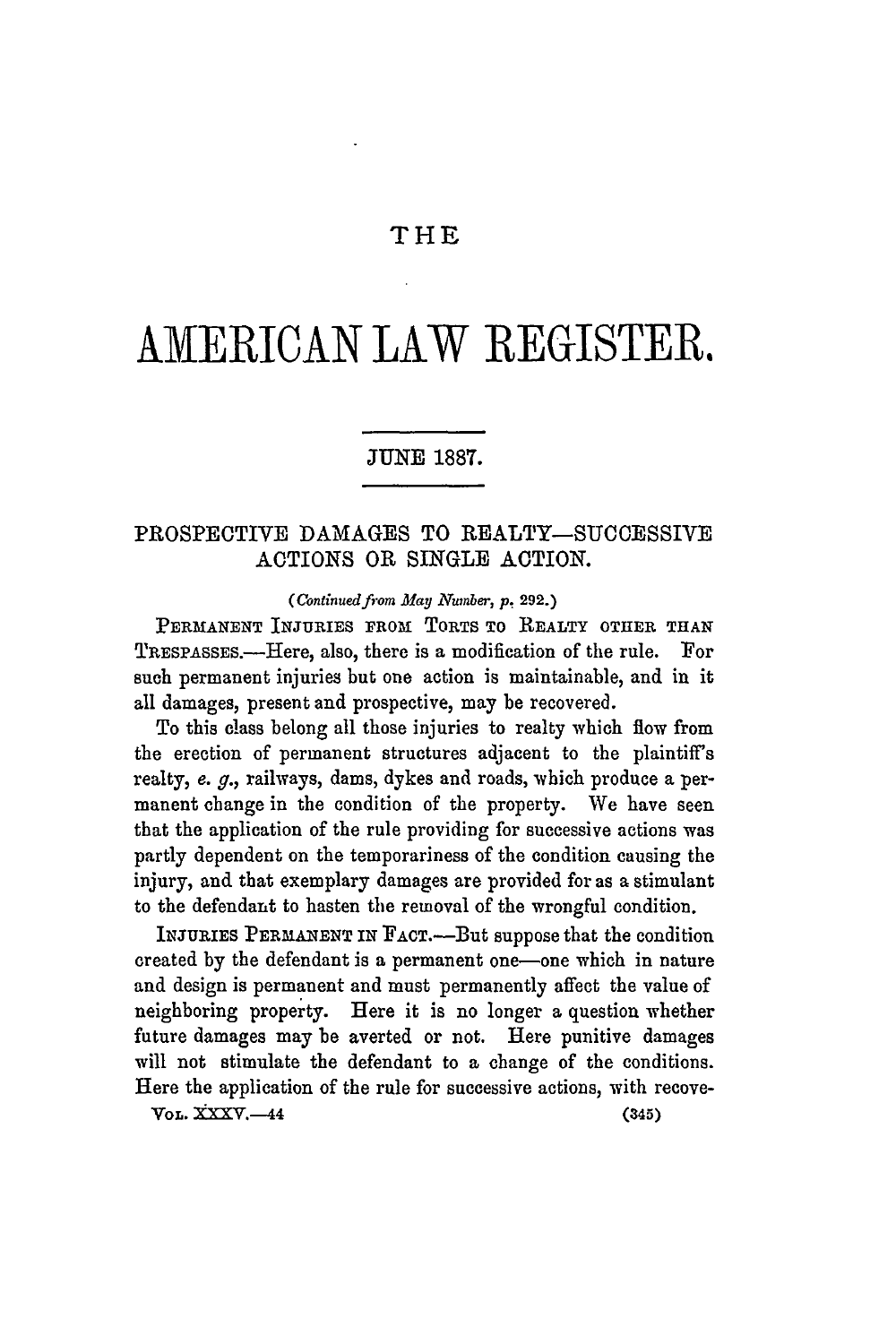ries limited to past damages, would produce what it is the policy of the law to prevent, viz., a multiplicity of suits; and the neverending chancery suit of *Jarndyce v. Jarndyce,* would be outdone by the litigation incident to the erection of any permanent structure.

An additional reason for not applying the rule of successive actions in this class of cases is that in the greater portion of injuries of this class the injury is caused by a public work which is in itself lawful, and as to which all rules based on the temporary character and probable aversion of future damage under the stimulant of punitive damages can have no application. In these cases the permanent and lawful character of the work is established, and where a remedy for injuries of this kind is allowed, it ought not to be governed by rules which are developed from injuries caused by works of an unlawful or tortious character.

The rule of damages should be determined in view of the character of the work. The leading case in this class is *Troy v. Cheshire Bd.,* 12 N. H. 83. This was an action **by** the town of Troy against the railway company for damages caused **by** building a railroad bridge. The plaintiff recovered and was allowed to include in its damages the prospective increased cost of maintaining the highway. In delivering the opinion of the court, BELL, **J.,** said: "Wherever the nuisance is of such a character that its continuance is necessarily an injury, and where it is of a permanent character that will continue without change from any cause but human labor, there the damage is an original damage and may be at once fully compensated, since the injured person has no means to compel the individual doing the wrong to apply the labor necessary to remove the cause of injury, and can only cause it to be done, if at all, by the expenditure of his own means. • But where the continuance of such act is not necessarily injurious, and where it is necessarily of a permanent character, but may or may not be injurious, or may or may not be continued, there the injury to be compensated in a suit is only the. damage that has happened. Thus, the individual who so manages the water he uses for his mills as to wash away the soil of his neighbor, is liable at once for all the injury occasioned by its removal, because it is in its nature a permanent injury; but if his works are so constructed that upon the recurrence of a similar freshet, the water will probably wash away more of the land, for this there can be no recovery until the damage has actually arisen, because it is yet contingent whether any such damage will ever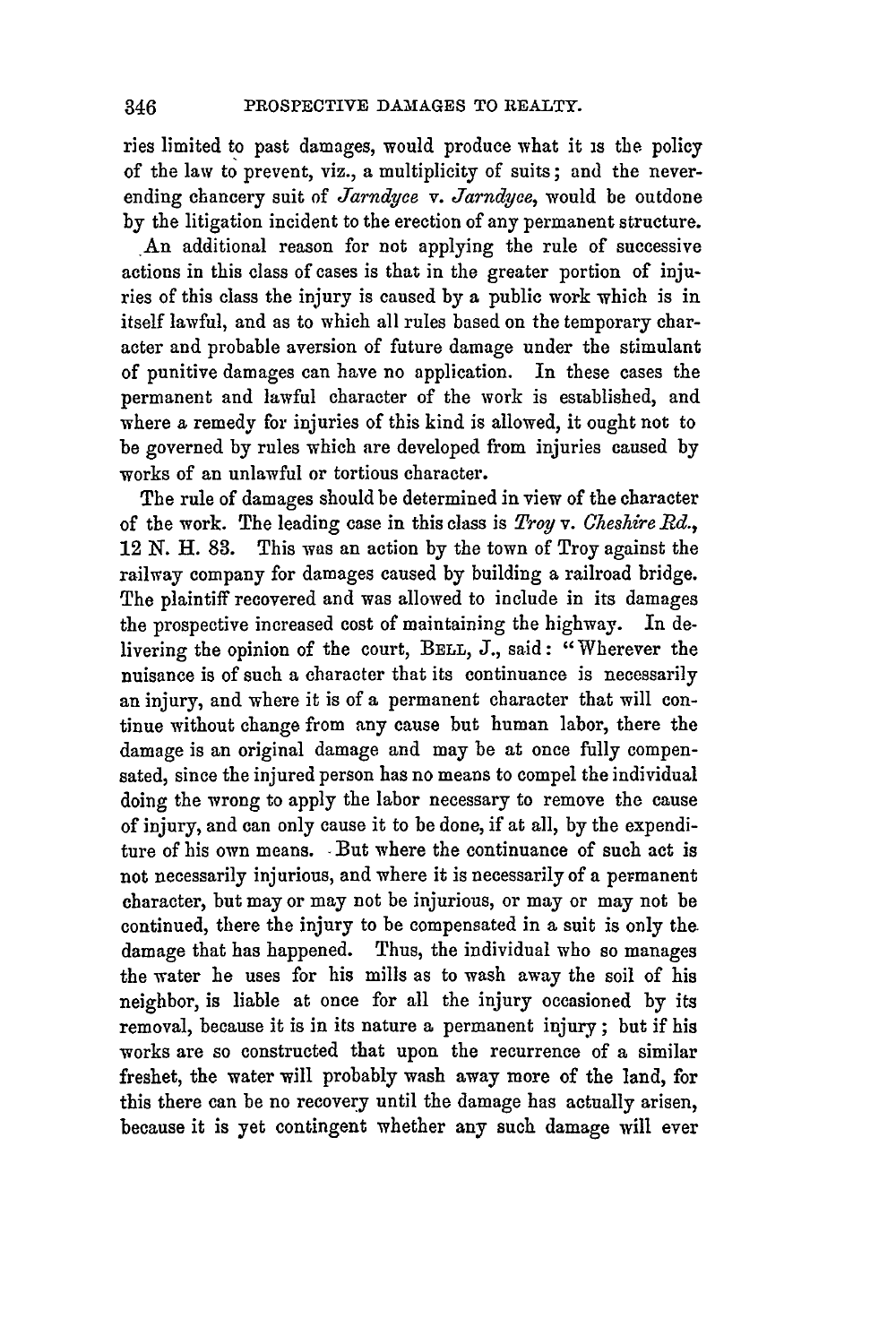arise. **A** person erects a dam upon his own land, which throws back the water upon his neighbor's land; he will be answerable for all damage which he has caused before the date of the writ, and ordinarily for no more, because it is as yet contingent and uncertain whether any further damage will be occasioned or not, because such a dam is not, of its own nature and necessarily, injurious to the lands above, since that depends more upon the manner in which the dam is used than upon its form. But if such a dam is, in its nature, of a permanent character, and from its nature must continue permanently to affect the value of the land flowed, then the entire injury is at once occasioned **by** the wrongful act, and may be at once recovered in damages. In one of the cases which arose from the building of the great canals of New York, the case was that a high dam was erected upon the falls of the Hudson for the purpose of diverting the waters of the river into a feeder for the canal; the lands of an owner were buried twenty feet under water, and their value to him, of course, entirely destroyed; the work was, in its nature and design, permanent. There it would be clear that the party injured would be entitled to recover the entire damages he had sustained, and must sustain in a single action; in truth, substantially, the entire value of his property." I have cited this case at length for its elaborate statement of the rule.

For other cases sustaining the same rule, see *Beckett v. Midland Rd.,* **3** L. 11., **0.** P. **82;** *Woods v. Nashua Mfg. Co.,* **5 N.** H. 467 **;** *ffeard v. Middlesex Canal Co.,* **5** Metc. 81; *Warner v. Bacon, 8* Gray 397; *Fowle v. New Raven & Northampton Co.,* 107 Mass. 352; s. **a.** 112 Id. 334; *Powers v. Council Bluffs,* 45 Ia. 654; *Stodghill v.* **0.** *B. &* **Q.** *Rd.,* 53 Id. 341; *Chicago & Alton Rd.* v. *ifaher,* 91 Ill. 312; Fan *Schoick v. Delaware, &c., Canal Co.,* 20 N. J. L. 249; *Seely v. Alden,* 61 Penn. St. 302; *Van Orsdol* v. *B. C. Rd. & N. -d.,* 56 Ia. 470; *Duncan* v. *Sylvester,* 24 Me. 482; *Adams v. Hastings,* 18 Minn. 265; *Cadle v. Muscatine W. Rd.,* 44 Ia. 11; *.Finley v. Hershey,* 41 Id. 389; *ll. Central Rd.* v. *Grabill*, 50 Ill. 241; *Cooper v. Randall*, 59 Id. 317; *Elizabethtown, ft., Co. v. Combs,* 10 Bush **382** ; *Jeffersonville, &c., Rd. v. .Esterle,* 13 Id. 667; *Ortwine v. Baltimore,* 16 Md. 887; *Chase v. New York Central Rd.,* 24 Barb. **273;** *-Easterbrook v. -Erie Rd.,* 51 Id. 94; *City of \_North Vernon v. Voegler* (Ind.), 2 N. **E.** Rep. 821; Fifth Nat. Bank v. New York Elevated Rd., 28 Fed. Rep. **231** ; *Bizer v. Ottumwa Co.* (Ia.), **30** *N.* W. Rep. 172.

347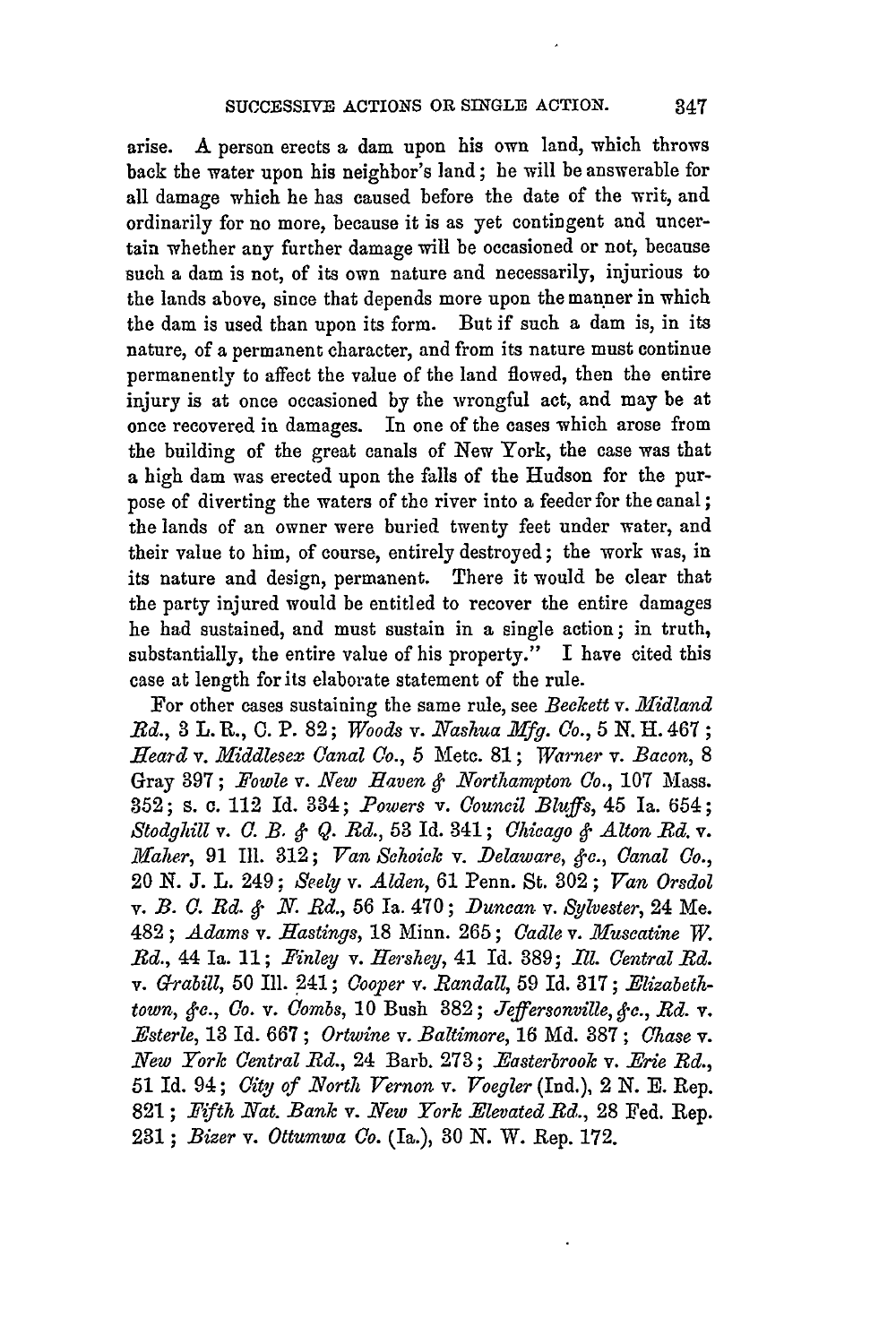In *Fowle v. New Haven & Northampton Co.,* **107** Mass. 852; s. **c.** 112 Id. **334,** where the injury was a washing away of the defendant's land caused by building a railroad embankment, GRAY, **J.,** said, "The embankment of the defendants was a permanent structure which, without any further act except keeping it in repair must continue to turn the current of the river in such a manner as gradually to wash away the plaintiff's land. For this injury the plaintiff might recover in one action entire damages, not limited to those which had been actually suffered at the date of the writ. And the judgment in one such action is a bar to another like action between the parties for subsequent injuries from the same cause."

In the second hearing, **COLT, J.,** said: "The case at bar is not to be treated strictly in this respect as an action for an abatable nuisance; more accurately, it is an action against the defendant for the construction of a public work under its charter, in such a manner as to cause unnecessary damage by want of reasonable care and skill in its construction. For such an injury the remedy is at common law. And if it results from a cause which is either permanent in its character or is treated as permanent by the parties, it is proper that entire damages should be assessed with reference to past and probable future injury."

A similar class of cases which come within the same rule is that of torts to realty for which the measure of damages is the diminution in value .of the property injured. This rule was adopted in *Chase v. New York Central Rd.,* 24 Barb. **273;** *Easterbrook v. .Erie .Ry. Co.,* 51 Id. 94; *Hanover Water Co. v. Ashland Iron Co.,* 84 Penn. St. 279; *Seely v. Alden,* 61 Id. 302; *iinnequa Spring Co. v. Coon* (Penn.), 12 Rep. 763; *C., B. 1. &--P. Rd.* v. *Carey,* 90 Ill. 514; *Harsh v. Trullinger,* 6 Oregon 356; And see *Anon.,* 4 Dall. 147 ; *l. Central Rd. v. Grabill,* 50 Ill. 241, 246 **;** *Ottawa Gas Light* & *Coke Co. v. Graham,* **28** Id. **73;** *Decatur Gas Liqht Co. v. Howell,* 92 Id. 19.

But a permanent injury will not be presumed : *Cooper v. Ran*dall, 59 Ill. 317. In the cases of works of public utility of a large and costly character, as, for instance, the high dam to feed the canal, cited in *Troy v. Cheshire Rd.,* the court will take judicial notice of the character of the work ; but, in general, the plaintiff has the burden of making out a proper case for such damages by allegations and proofs showing the permanent nature of the injury. In *Battishill v. Reed,* 18 **C.** B. 696, cited *supra,* **CRESSWELL,** *J.,*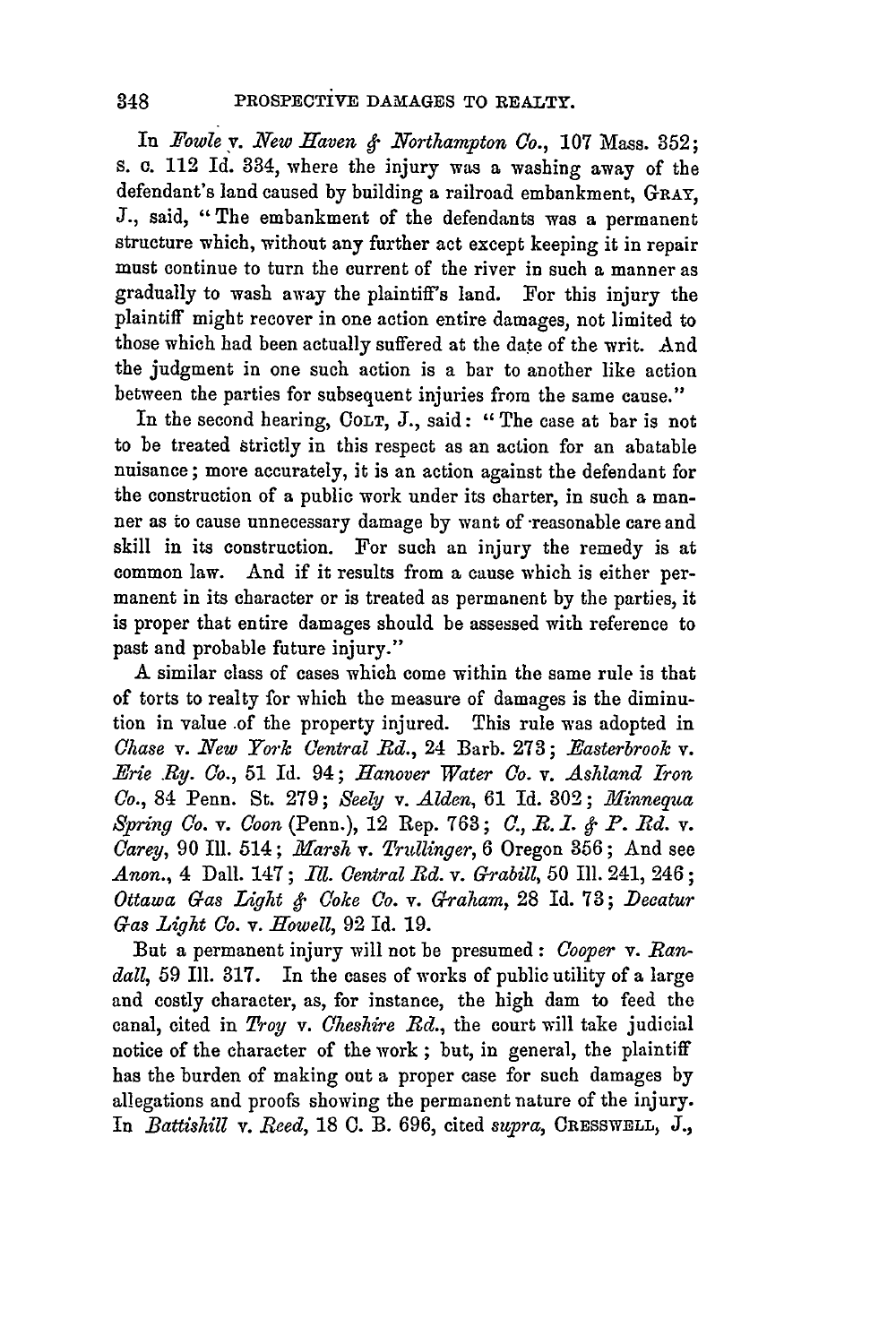said: "The plaintiff had no right to assume that things would remain as they were." In *Bare v. Hoffman,* 79 Penn. St. 71, where the damage complained of was caused by the defendant's inserting a pipe in the stream on his own land, the court said: "The act he committed was not of such a character as to assume it to continue through all coming time, and to justify the assessment of damages accordingly." And again: "A severance of the pipe would cause the water to run in the accustomed channel, and remove the whole cause of complaint." To same effect see *Duryea v. .Mayor,* 26 Hun 120; *Whitmore v. Bischoff,* 5 Id. 176; *Adams v. Rd.,* 18 Minn. 260.

So where a railway company constructs an inadequate culvert in its track, which, in occasional seasons of freshet, causes injury to the adjacent lands, the law will not presume that such inadequate provision will be permanently maintained, and the recovery will not extend to a diminution of value on that basis, and successive actions may be maintained as often as the injuries recur: *Union Trust Co. v. CUppy,* **26** Kan. 562; *-Elliot v. Fitchburg Rd.,* 10 Gush. 191; *Miller v. Keokuk* (Iowa), 14 Am. & Eng. Rd. Cas. 293; *Benson v. Chicago & Alton Rd.,* 78 Mo. 504; *Abbott v. Kansas City, &c., Bd.,* 20 Am. & Eng. Rd. Cas. 103; *Louisville & Nashville Rd. v. Rays,* 11 Tenn. 284; *Little Rock & Fort Smith Rd. v. Chapman,* 39 Ark. 463; *Quinn v. C., B. & Q. Rd.* (Iowa), 17 Am. & Eng. Rd. Gas. 51 ; *Drake v.C., R. -1.* ' *P. Rd.,* Ibid. 45.

In *Quinn* v. *C., B. &* Q. *Bd.,* above cited, where the railroad company had made an excavation and wrongfully permitted water to accumulate therein, the court expressly said: " The plaintiff's right of recovery for diminution in the value of the use of the premises, *should have been limited to the time during which it was proven that the nuisance existed."* For a similar case on changing the grade of a railway track in the street, see *Little 1Mfiami Bd. v. Hambleton* (Ohio), 14 Am. & Eng. Rd. Cas. 126. There the abutting owner has a property interest in the street. The court said: "The injury, as shown by the proof, is of two kinds : that resulting from overflow of water on the premises of the plaintiff and damage consequent upon it, and other injuries of a temporary kind, and injury in its nature permanent, resulting mainly from a. change of grade of the railroad, whereby the relative level of the property of the plaintiff and the railroad is broken up and destroyed, and perma-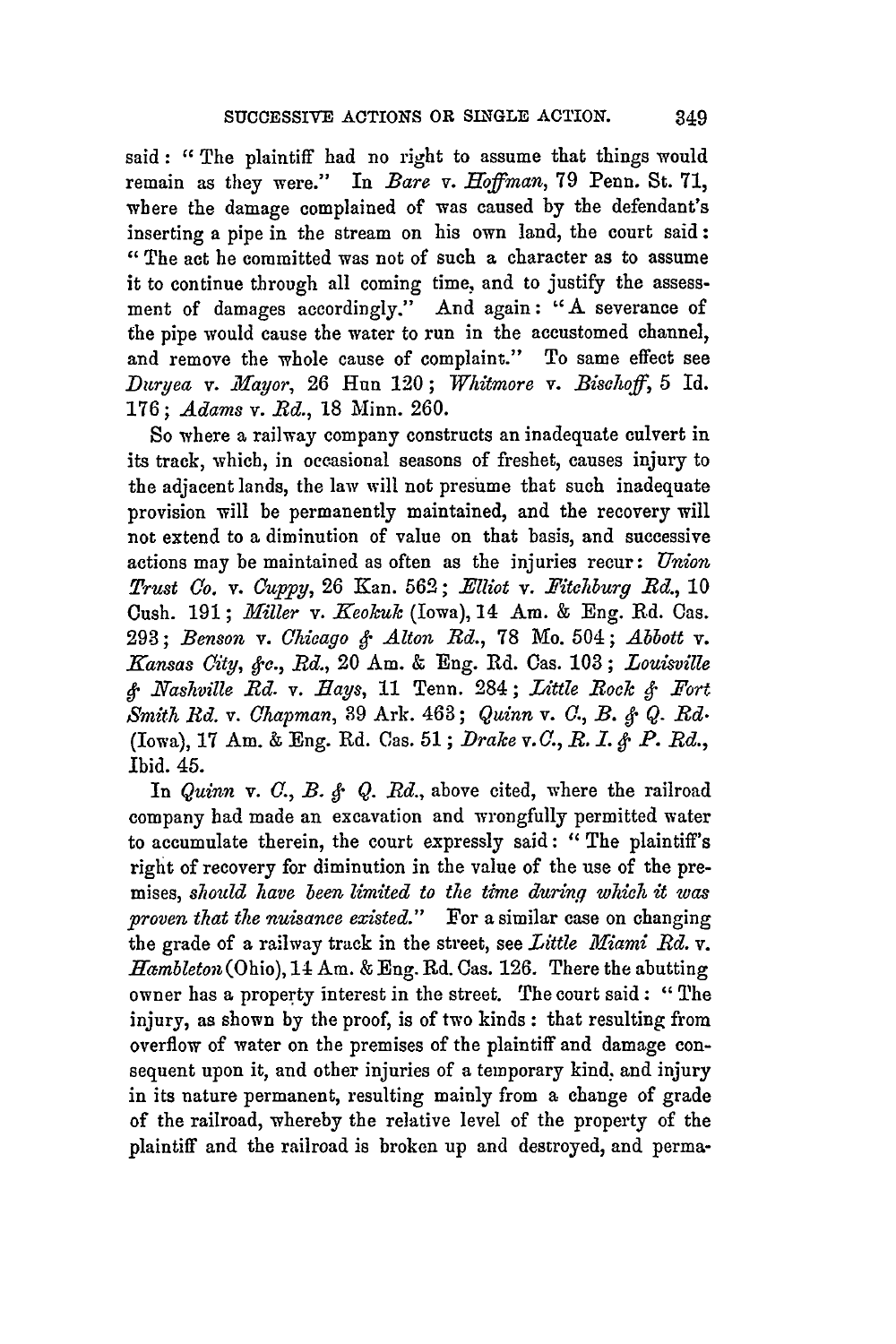nent changes in the buildings and improvements of the plaintiff are made necessary, and in consequence of all which his property has been permanently injured.  $* * *$  The charge of the court on the trial below was correct so far as the causes of damages were affected by limitation, that is, that, for permanent injury, the limitation would be twenty-one years, the whole period during which the acts of the defendants in continuing the cause of such injury was without legal right. And that, for temporary injury, the plaintiff would be limited to four years *before his action for the same."* Here the court treat the statute as to permanent injury as running from the time the injury was first committed; and as to temporary injuries they treat the cause of action as. continuing, the statute of limitations advancing *pari passu* and limiting the damages to those accrued four years previous to action brought.

*Uline v.* **N.** . *Central Rd. (N.* Y.), **23** Am. & Eng. Rd. Cas. 3, is a very important case, similar to the last. The majority of the court hold that the recovery is limited to damages prior to action brought. DANFORTH, J., in a vigorous dissenting opinion, holds that the injury is permanent, and that the recovery must be once for all. The issue was clearly defined. **EARL, J.,** in delivering the opinion of the majority, said: " The question, however, still remains, what damages ? All her damages upon the assumption that the nuisance was to be permanent, or only such damages as she sustained up to the commencement of the action ? We have here for consideration an important principle of law which has to be frequently applied, and which ought to be well known and thoroughly settled. There never has been in this state before this case the least doubt expressed in any judicial decision, so far as I can discover, that the plaintiff in such a case is entitled to recover damages only up to the commencement of the action. That such is the rule is as well settled here as any rule of law can be by repeated and uniform decisions of all the courts; and it is the prevailing doctrine elsewhere." Then follows a long list of citations of cases belonging mainly to all four of the preceding classes of torts rather than to the class in hand, and a few citations belonging to this class, but which are distinguishable and are distinguished therefrom in the dissenting opinion -all of which shows that the learned judge relied more upon dogmatic assertion and *vigorous* citation than upon a patient analysis of the facts in issue in the case at bar and in the several cases cited. The New York cases cited **by** him are distinguished **by**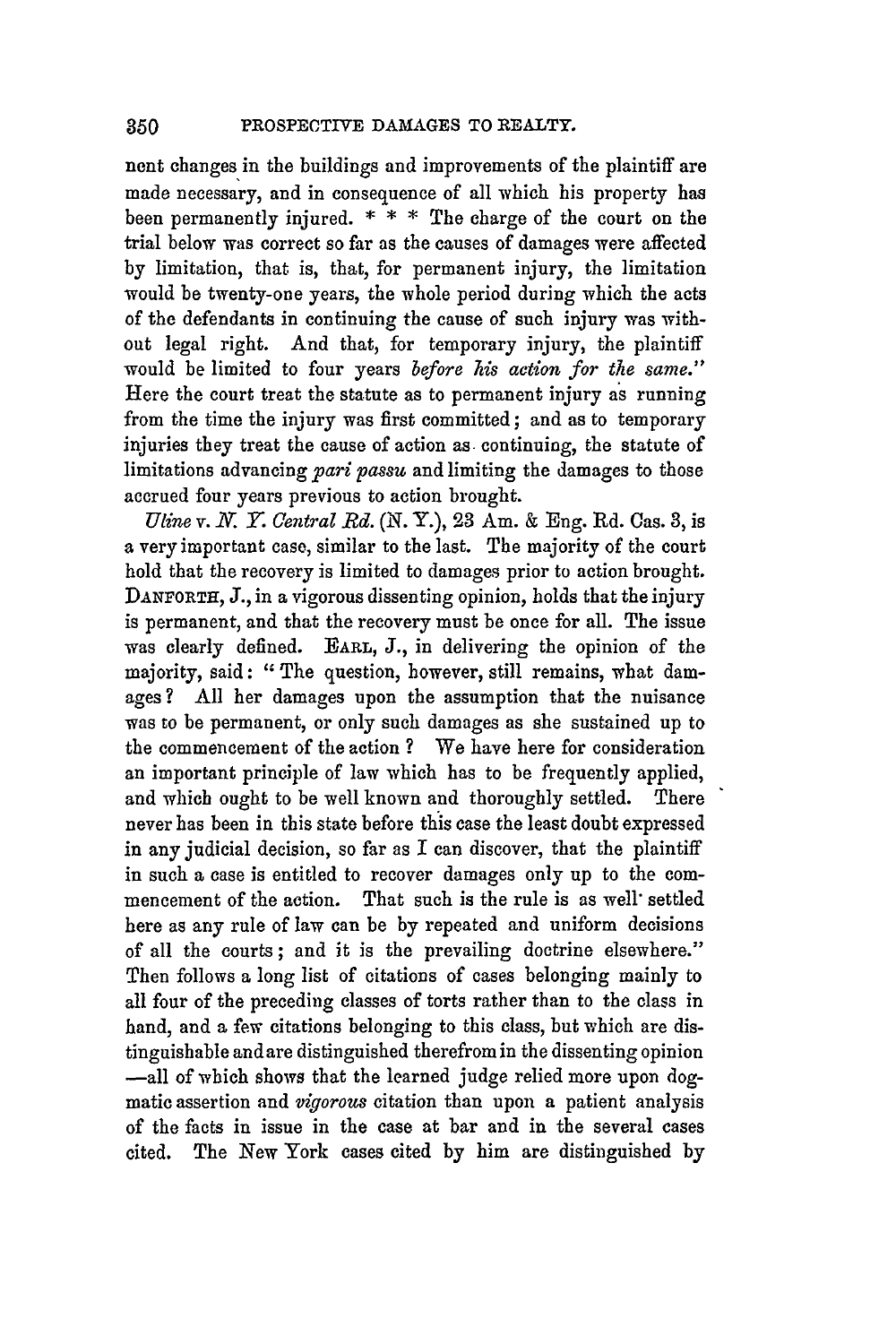DANFORTH, **J.,** as we shall see. The Wisconsin cases I notice further on. The remainder of the citations made **by** EARL, J., will nearly all be found distributed among the first four preceding classes.

The facts in the case are thus stated **by** DANFORTH, **J.** "The plaintiff alleged and proved that she owned and occupied in person and **by** tenants certain improved lots 'of land lying on the northerly side of Colonie street, and extending to its centre; that between the. houses on those lots and the travelled roadway was a sidewalk; and **by** her complaint alleged that the defendant entered upon the property *(i.* e. in the street), and tore up the pavement in Colonic street in front of the houses, raised the street higher than it was before, and also the street west of said premises and between said houses and the west side of Broadway, and tore up and raised the sidewalks in front of her houses, and raised and filled up the gutter in front of them, and so shaped the street and gutters as to pour the water therefrom down over said sidewalk and into the basements of said houses, **by** reason of which the premises are made liable to be flooded with water, and have been at different times flooded with mud, filth and water, and the property thereby injured, and the said premises rendered damp and unhealthy, and **by** which the rental value of said houses was greatly depreciated; and also that the shape given to the surface of said .street **by** the defendant is such as to make the approach to said houses inconvenient and unsafe, and to interfere with the use of the same and depreciate its value ; and that said street is made so steep in its decline on the north side that wagons cannot safely or conveniently stand in front of said premises of said plaintiff, and asked for damages sustained **by** reason of these facts. \* \* \* The court held that there was nothing in the case to show that the alteration in the street and construction of tracks was for a temporary purpose, or a mere trespass, but on the contrary appeared to be of a permanent kind and character and held the complaint sufficient."

EARL, J., had distinguished several New York cases, viz., *Henderson v. Rd.,* **78** N. Y. 433; *Schell v. Plumb,* 55 Id. 592; *Williams v. Bd., Story v. Bd.,* as being eases in equity, of which DANFORTH, says **:** "The defence (remoteness of damages) did not prevail, and unless a distinction favorable to the defendant can be drawn from the fact that this is an action at law and that a suit in equity, it is decisive here. In that case full compensation was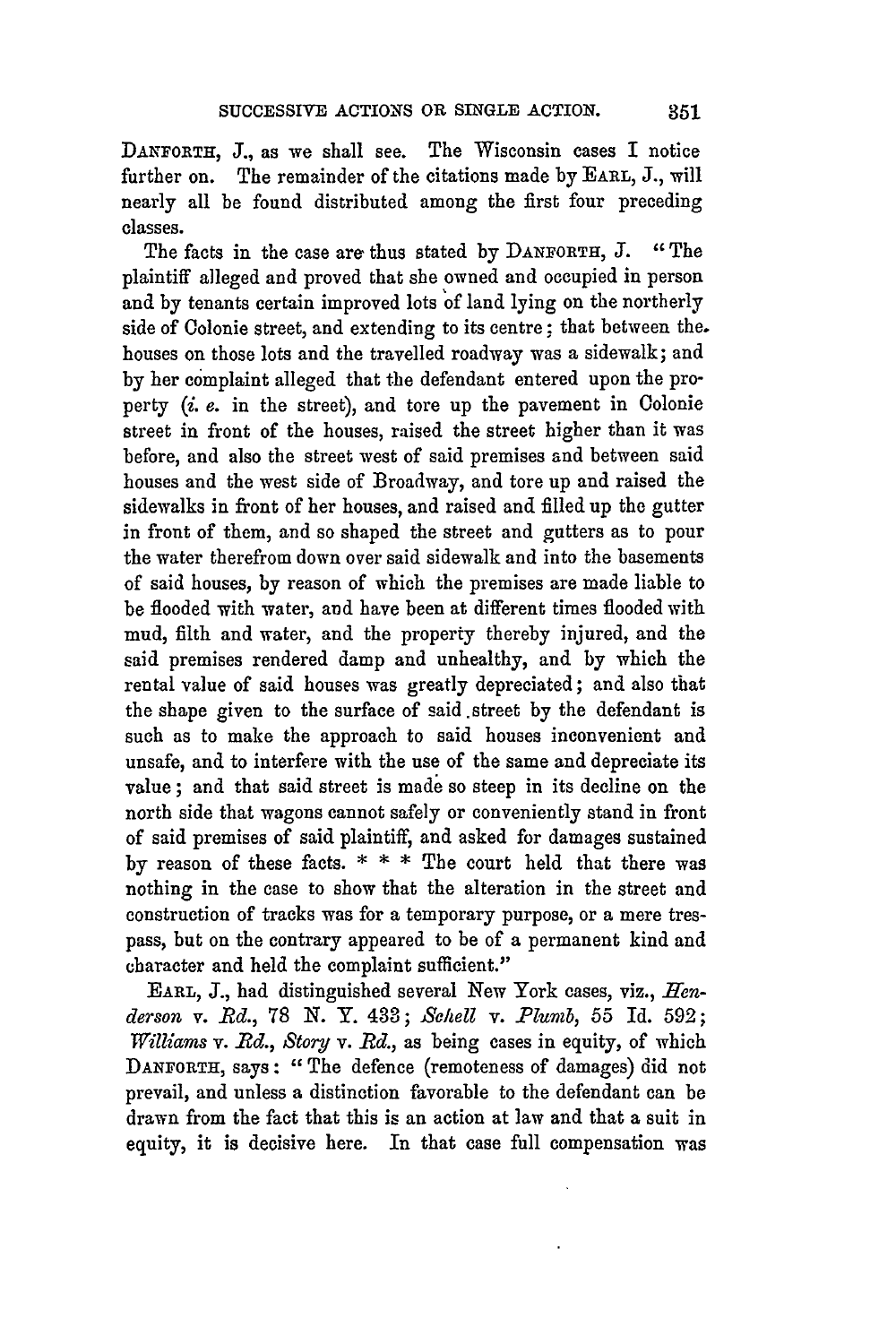awarded upon conditions which when complied with, protected the defendants in the enjoyment of the property trespassed upon.  $* * *$ The appellant cites various cases in support of a contrary view, but I think them inapplicable so far as those from the courts of this state are concerned; they relate to acts which obviously were or might be of a temporary and not permanent character. The *Mahon Case,* 24 N. Y. 658, was of the former class. It was considered in the *Henderson* Case, and thought to be no obstacle in the way of allowing complete and final damages where the act causing the injury was necessarily permanent. In other states the courts differ." The New York cases, thus distinguished, include  $Duryea$  v. Mayor, 26 Hun 120, and *Plate v. N.* Y. *C. Rd.,* **37** Id. 473. EARL, **J.,** cited *Harrington v. Bd.,* 17 Minn. 215, and *Adams v. Bd.,* <sup>18</sup> Id. 260. But the Minnesota rule is established by *Baldwin v. C, M 4 St. P. Bd.,* 29 N. W. R. 5, distinguishing *Brakken* v. *llinne. apolis* **&.** *St. 1L. Rd.,* **29** Minn. 41; s. *c.* 81 Id. 45, and 32 Id. 425 **;** in the following terms: "As the company had a right to and might at any time remedy the wrong, the court held it improper to assess the damages on the assumption that it would be permanent, and that they ought to be measured as they might accrue from time to time, until the company should remedy the wrong. In this case the wrong was at once fully complete and the injury permanent. The *locus in quo* not being in the possession of defendant, and it not having the right to re-enter on the street to fill the excavation, damages are not to be measured by the condition in which when completed it left the property. The case comes within the decision in *Karst v. St. Paul, &c., Rd.,* 22 Minn. 118, in which the proper measure of damages upon a wrong precisely like that in this case, was held to be the diminution in the value (not of the rental but of the property)."

In *Fifth Nat. Bank v. N.* **Y.** *Elevated Rd.,* **28** Fed. Rep. **231,** damages subsequent to the date of action caused by a permanent injury **by** obstruction of light were recovered and the judgment sustained, but the court refrained from expressly ruling upon the point, citing with other cases, *Everson v. Powers,* 89 N. Y. **528.**

In *Chicago & E. I. Rd. v. Loeb* (Ill)., 8 N. E. R. 460, the court were confronted with the exact question where there should be successive actions or one action for the injuries caused by the throwing of smoke, cinders and ashes upon plaintiff's premises **by** defendant.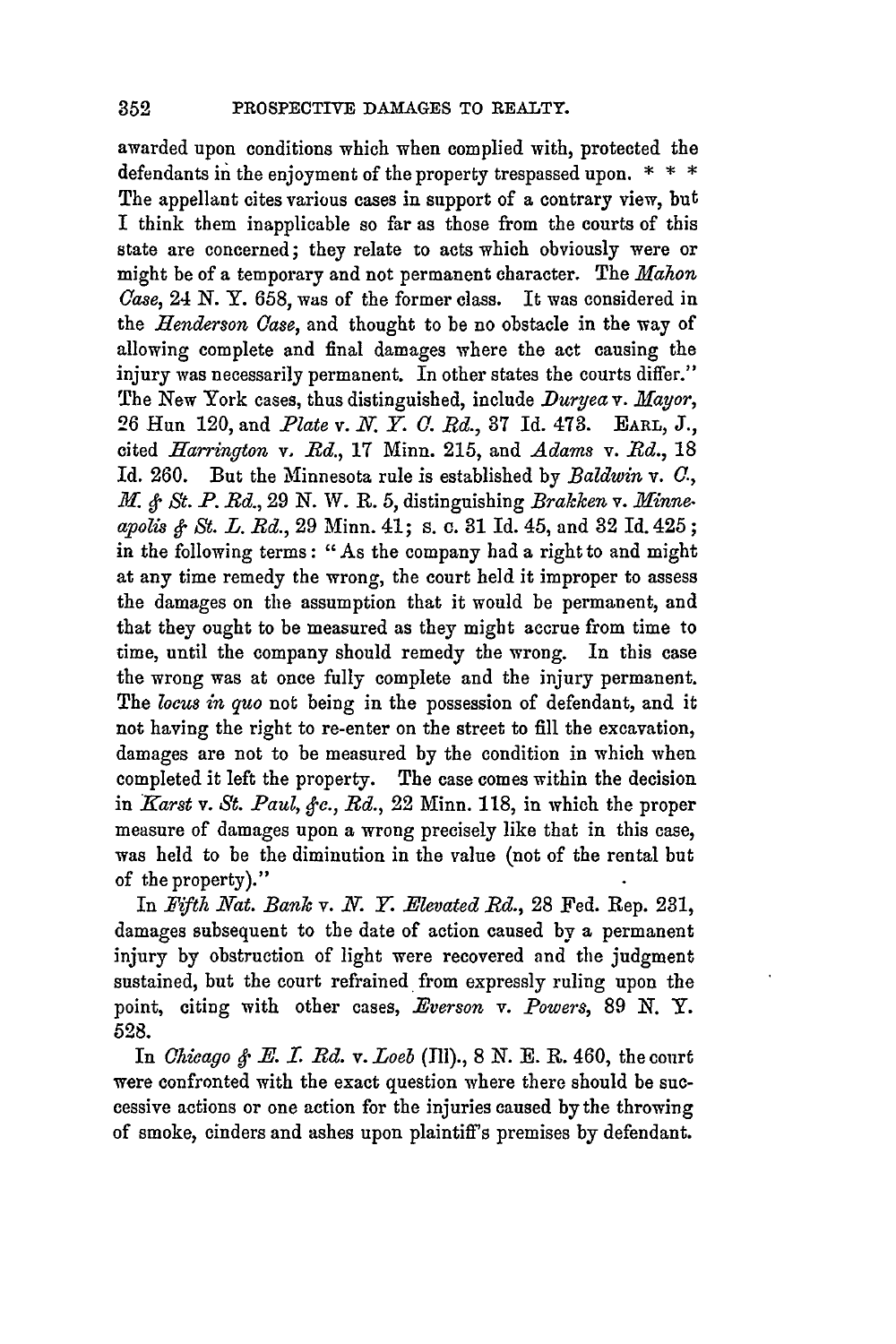They said; SHELDON, **0. J.,** "It has frequently been held **by** this court that in an action brought for deterioration in the value of real estate from a nuisance of a permanent character, all damages for past and future injury to the property may be recovered; and that one recovery in such action will be a bar to all future actions for the same cause. *Ottawa Gas Co. v. Graham,* **28** Ill. **73;** *ill. Central Rd. v. Grabill,* 50 Id. 242; *Cooper v. Randall,* 59 Id. 321; *-Decatur Gas Co. v. Howell,* **92** Id. 19; *Chicago & Alton Rd.* v. *Maher*, 91 Id. 312.  $* * *$  If the above doctrine as to entireness of recovery in one action where the cause of injury is of a permanent kind is to be admitted, it should apply peculiarly in this character of case. The cause of damage here is not a nuisance proper. **\* \* \*** The action for damage may be regarded as in the nature of one kind of condemnation proceeding." The court cite for the same view, *Heard v. Middlesex Canal Co.,* **5** Mete. **81;** *Chicago & . Rd. v. Baker,* **73** Ill. **316** ; and *Micago & P. Rd. v. Stein,* **75** Id. 41, all cases of eminent domain; but several of the cases first cited by the court are of private nuisance.

In Wisconsin it is held in *Ford v. Rd.*, 14 Wis. 609; and *Blesch* v. *Rd.,* 43 Id. 183, that the action for depreciation of property for such causes must be by statutory petition within the eminent domain law. Other cases, *Carl v. Rd.*, 46 Wis. 625; *Buchner v. C., M. & St. P. Rd.,* 56 Id. 403; s. c. 60 Id. 264, hold that such damages are recoverable only so far as accrued at date of action. This difference is probably due to the state of the eminent domain law in Wisconsin. There the constitution provides for compensation for a taking only, and not for damages to lands not taken. The courts have worked out the result that when part of a tract is taken damages to the *remainder* are recoverable once for all, but where no part is taken the character of the work will not be considered and such damages if recoverable at all are recoverable only as accrued. See *Washburn* v. *Milwaukee & L. W. Rd.,* 59 Wis. 364.

When a defendant, who has created such a permanent injury, has been subjected to payment of the permanent damages does he thereby acquire **the** right to maintain the cause of the injury **?**

In *Jeffersonville, &c., Rd. v. Esterle,* **13** Bush **667** or 678, the court answers: "The appellee, **by** his action, in effect consents that the appellants may continue for all future time to use the street as they are now using it, and in consideration therefor, to accept such judgment as may be herein rendered." But this ruling is in **VOL.** XXXV.-45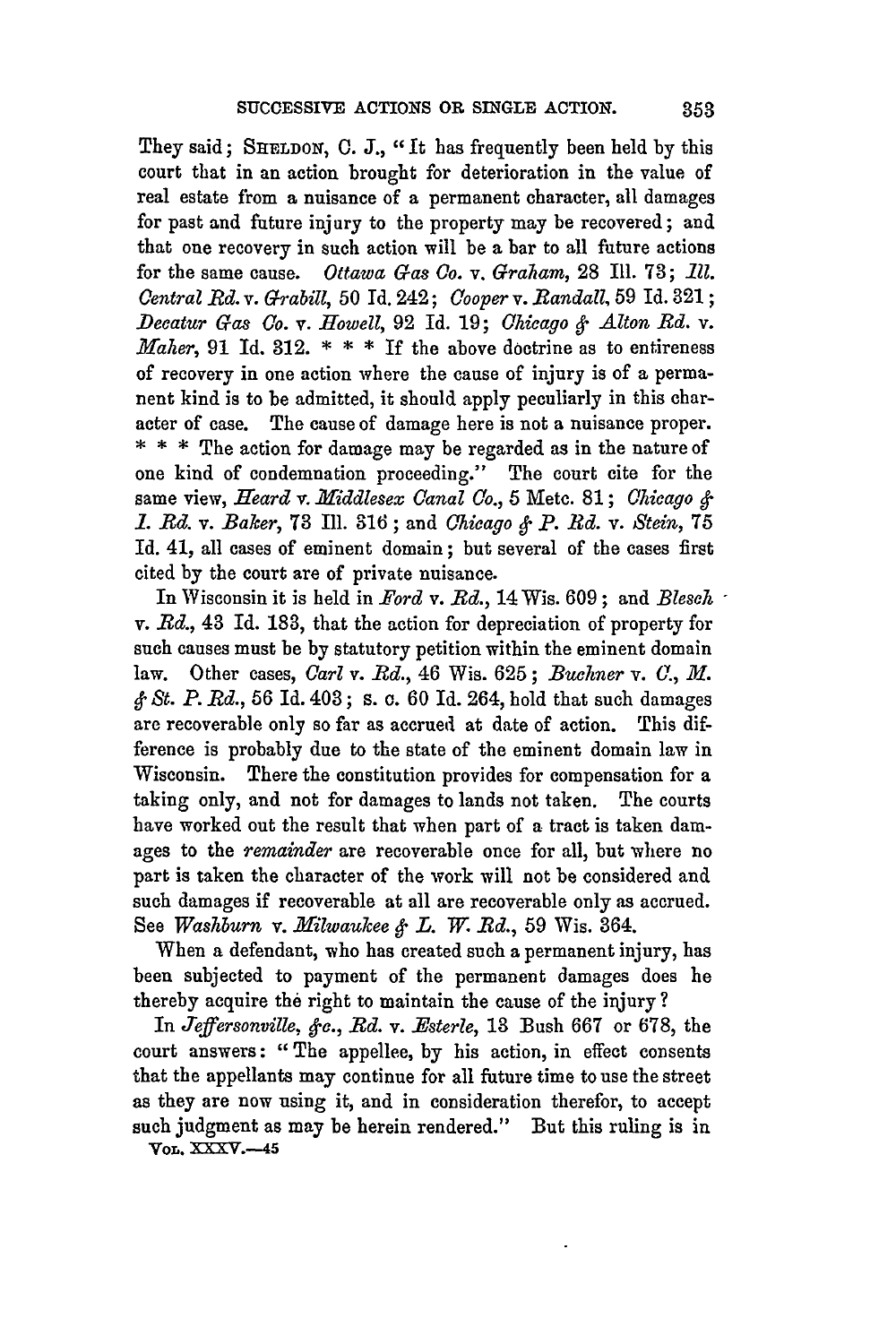view of the character of the railroad as a public work, lawfully in the street.

DANFORTH, **J.,** in the *Uline Case,* cited *supra,* decides the same question the same way under the same limitation. He says: "The statutes referred to, allowing the assessment of compensation where the railroad company has, without right, placed its tracks upon the land of another, in terms apply to any such case, and go upon the assumption that the appropriation of the use of the land and the structure placed upon it, are permanent, and such is its nature. It is for the purposes of its incorporation public policy requires that it should remain; and although, in the first instance, without right, yet, after compensation has been determined and paid, the company become possessed of such land during the continuance of the corporation **:** L. **1847, c. 272,** sect. **3."**

These decisions answer the question as applied to public works. As applied to private nuisances the rational answer must be found in the meaning of the term "permanent." **If** a condition created **by** the defendant is permanent, it cannot be terminated. His tort is self-continuing and beyond his power to discontinue. And after **he** has paid for his mischief it is settled, both upon reason and authority, that he is entitled to the beneficial use of the condition so established. See the list of cases at the beginning of this division.

**INJURIES PERMANENT** IN INTENTION, **BUT** REMOVABLE **IN** FACT.-But there is a large class of injuries which are' caused **by** conditions which, if left to themselves, would be permanent, but which are possibly capable of termination. What is the rule here **?** Rationally, the complainant would be left to his remedy **by** successive actions, vindictive damages, as hereinbefore stated, and **by** injunctions. (Gould, *Waters,* sects. 512-520; High, *Injunetions,* sect. 740 *et seg.)* And so, as was remarked by EARL, J., *arguendo, "* a railroad company may be restrained by injunction or expelled by ejectment from taking and using property in such a way," citing *Brown v. Galley, Hill & D. 308; Etz v. Daily, 20 Barb. 32; Redfield v. Utica, &e., Bd.,* **25** Id. 54. But suppose that the plaintiff avers that such injury is permanent, and the defendant does not take issue thereon, or taking issue is defeated **by** the proof. The plaintiff recovers damages upon that basis. He cannot afterwards recover exemplary damages or maintain an injunction bill. If, therefore, the defendant wishes to acquire the right to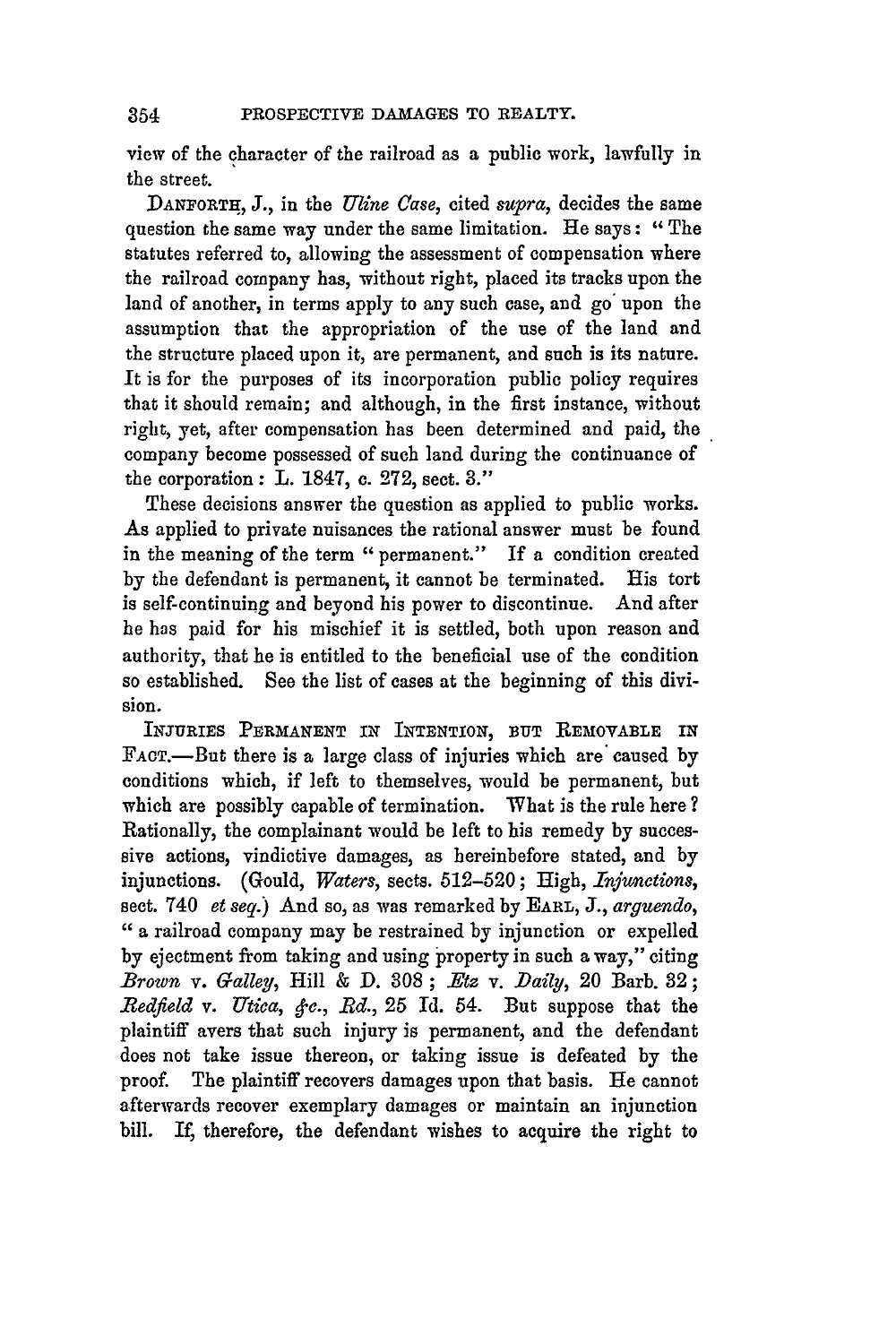maintain the structure or work in perpetuity, as against the plaintiff and those claiming under him he can do it by suffering a recovery of damages for a permanent injury.

In *Central Branch N. P. Rd. v. Andrews,* **26** Kan. 702, 710, 711, it is said: "The plaintiff has chosen to consider the obstruction of the alley as a permanent injury to his lots, as a *quasi* condemnation and permanent taking and appropriation of a certain interest in his property; and he can therefore recover merely for the consequent depreciation in value of his property by reason of such permanent injury, by reason of such permanent taking and appropriation, by reason of such *quasi* condemnation. He had the privilege to consider the obstruction of the alley as only a temporary injury, and to have sued for any special or temporary damage which might have occurred at any time by reason of the obstruction. But it seems he did not choose to so consider the obstruction ; he *chose* to consider it as permanent, and as he has chosen to consider it as permanent, and amounting to a permanent taking and appropriation of an interest in his property, he must be governed by the rules generally governing condemnation proceedings.  $* * * * It$ seems to us that he then consents that this railroad company shall permanently appropriate his property in the alley, for he then brings his action because of such appropriation."

ADDITIONAL REMEDY BY INJUNCTION.—But again suppose that a proposed work will be permanent if suffered to remain, but the plaintiff does not desire to part with his property or suffer a diminution of the beneficial use thereof **by** reason of such work. In that case his remedy is by injunction.' The injunction will lie in the first instance where the permanency of the injury is evident, but in cases of doubt, whether the injury is more than a temporary deprivation, which can be compensated at law, the questions of the plaintiff's right and of the defendant's disposition to resist the persuasive influence of a verdict for compensatory damages at law, here, of course, the damages would be up to the date of action brought, for the suit proceeds upon the theory accepted by all parties and premised in the nature of the case that the injury is *removable* in fact. Here, where the defendant asserts the right or

**<sup>1</sup>**I have touched on the remedy **by** injunction incidentally only, as not strictly a part of the law on the recovery of prospective damages, but in order to point out that the rule does not compel a property owner to part with his property by a forced sale.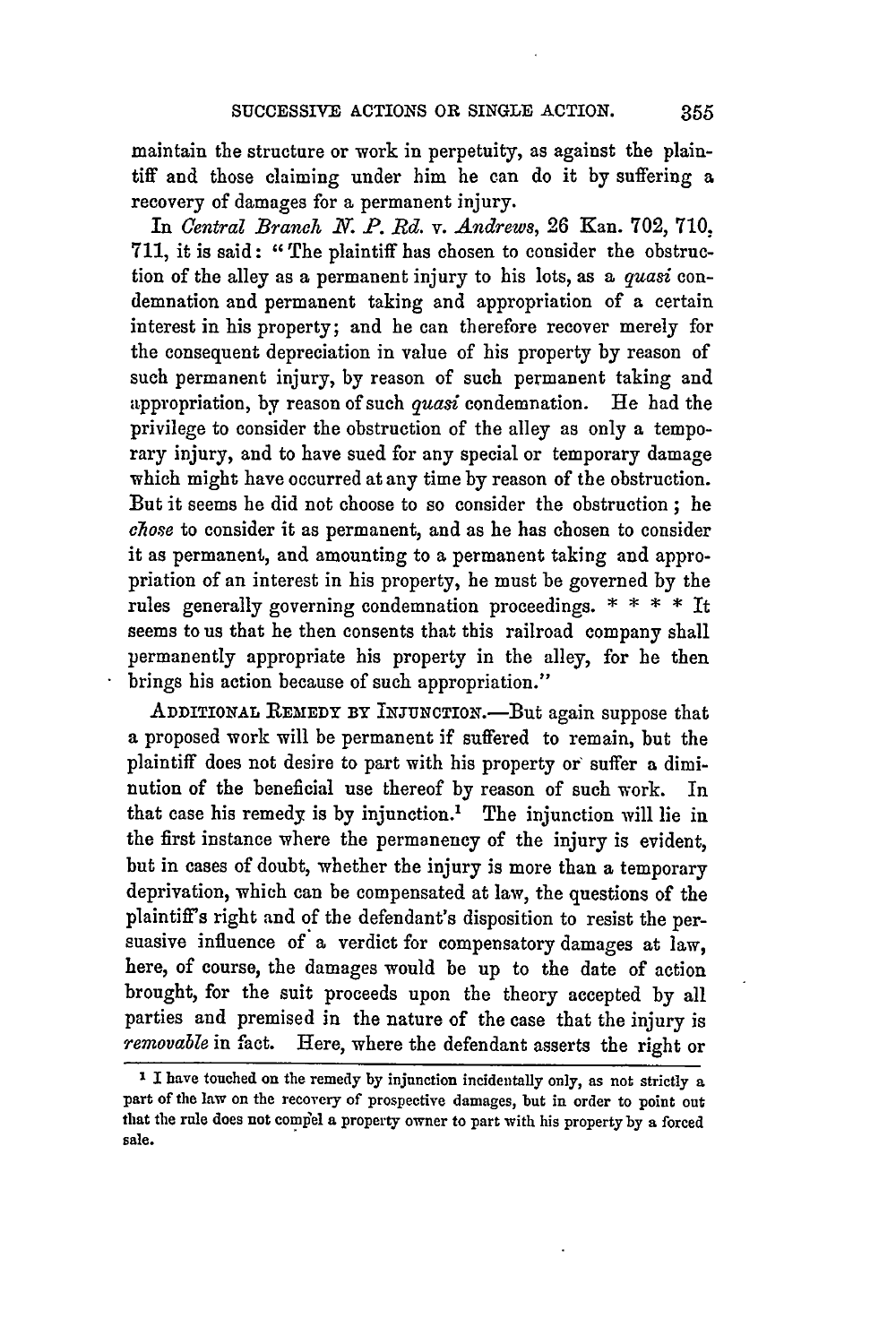intention to maintain the structure, he would be estopped to deny its permanency under the doctrine of *(Jentral Branch P. Rd.* v. *Andrews, supra.* The summary of the rule on permanent injury would therefore be-

- *(a)* Injuries permanent and beyond the power of either party to terminate.
- **(b)** Injuries continuous and permanent in intention, but capable of removal.

Plaintiffs may, where the injuries are by a public work, *elect* to treat them as permanent, and have the same remedies as in class  $(a)$ ; or where the work has not been *lawfully* erected, *elect* to treat them as temporary and compel a removal.

In proceedings upon an injunction bill the court would not be limited by the pecuniary amount of damages caused, but would hold an injury irreparable, which would materially lessen the enjoyment of property by its owner. A man is not compelled to take a verdict for damages in perpetuity, even where the amount is definitely ascertainable. Thus, in *White v. Forbes,* Walker's Ch. (Mich.) 112 or 114, on a bill to enjoin flowage by a mill-dam, which the defendant claimed the right to continue, **MANNiNG,** Chancellor, said : " The extent of the injury, provided there be a substantial injury done, is of no very great importance. Every man has a right to the enjoyment of his property undisturbed by another, and to be protected in that enjoyment; and, what one may consider of little value, another may esteem very highly. The court will not, in cases of this kind, be governed by dollars and cents alone, but will inquire whether the injury is of such a nature that it can reasonably be supposed to lessen materially the enjoyment of property by its owner."

So in *Attorney-General v. Sheffield Gas Consumers' Co.*, 3 DeG., M. & G. 304, CRANWORTE, L. J., said: "The court will not let a person set up a nuisance and say that it shall"remain because it is very little. If it is a nuisance, and is likely to continue, the Lord Chancellor said, that shall not be allowed ;" and **KNIGHT BRUCE,** L. J., said : "It has been argued that the annoyance (if any) felt, and, possible, to be feared, must be small, slight and unfit for this court's interference. But the frequent recurrence forever, or during a period probably long and unascertainable, of an annoyance, slight in itself (slight, I mean, if occurring but upon a single occasion, or recurring only at very rare intervals), may much interfere with the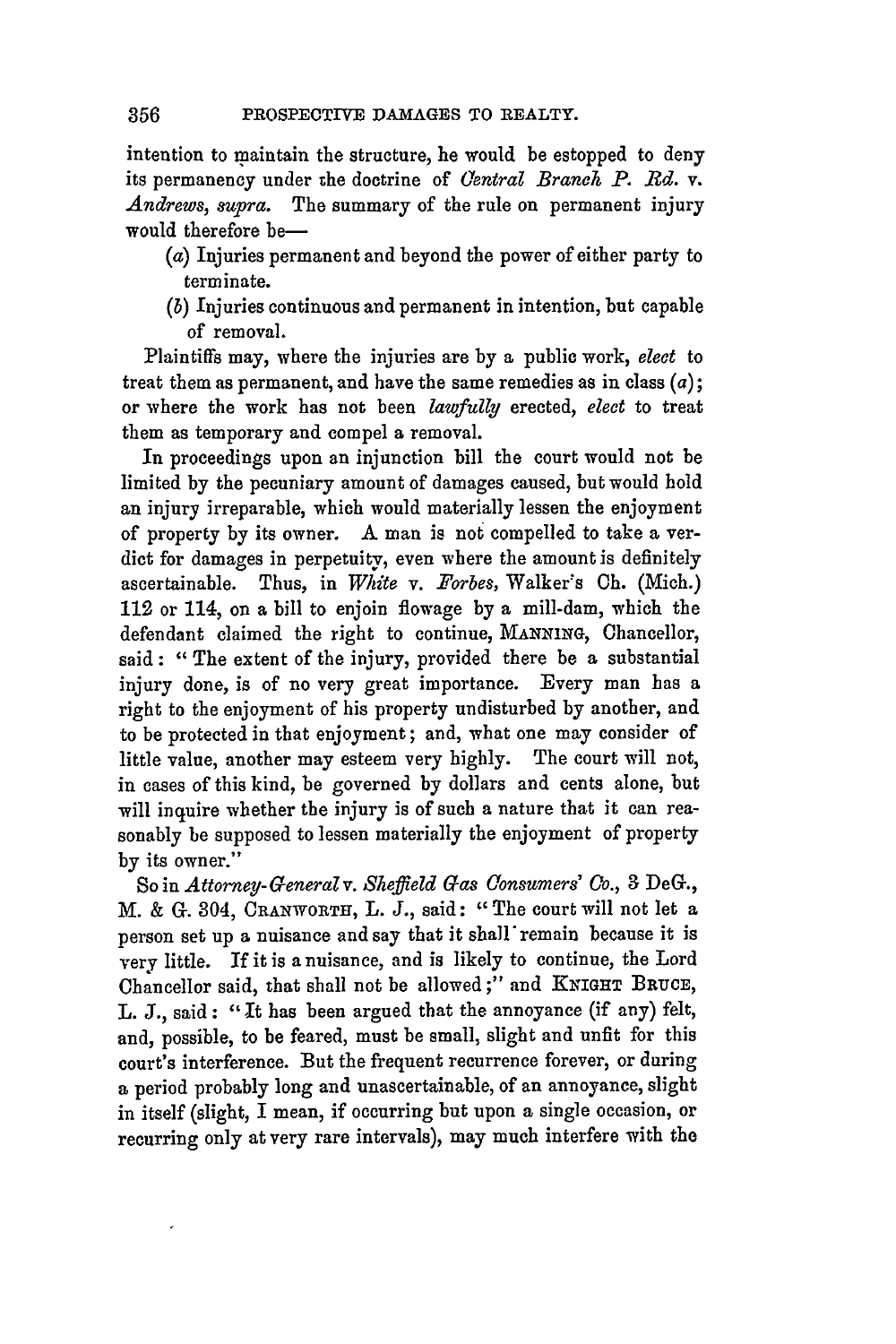reasonable convenience and comfort of life." And this proposition is supported in the notes to that case **by** the late **J. 0.** Perkins, with great wealth of citations. So, in *Goldsmid v. Tunbridge Wells,* L. R., **1** Ch. 349, **TURNER,** L. **J.,** said: " The interference of the court in cases of prospective injury very much depends, as I apprehend, upon the nature and extent of the apprehended mischief, and upon the certainty or uncertainty of its arising or continuing **;** and the fact of the nuisance having commenced raises a presumption of its continuance.  $* * * I$  think that it ought not to do so in cases in which the injury is merely temporary and trifling; but I think that it ought to do so in cases in which the injury is permanent and serious." Though, in these English cases, the injunction was not allowed it was on the ground that the permanent injury was not in fact made out, and the principle is sustained. And the law is so laid down with copious references in 2 Dan. **Oh. \*1637-8.**

But this principle gives way in case of public works. The policy of the law favors such works, and, except in cases of wrongful entry or unnecessary damage, the law will leave the injured party to his remedy in damages. The remarks in the *Uline Case,* the *Loeb Case* and the *Kentucky Case* cited above, assimilating this remedy to a form of condemnation are conclusive upon this.

COST OF REMOVAL.—The confusion among the decisions on this subject called forth from Mr. Mayne the following **:** "In fact, the whole law upon the subject of damages in the case of continuing nuisances or trespasses seems in a very unsatisfactory state." He then proceeded to recommend a new rule for computing damages for continuing trespasses. He says: "The fair rule in such a case would be to give the plaintiff such damages as would compensate him for the loss sustained up to the time of the verdict, and would pay him for putting the land into its original state. If he chose to leave the trespass after this it would clearly be because he thought it advantageous to himself; and if so, he ought not to be allowed to sue again." He cites a case where this rule was applied in an action on a covenant to repair: *Shortridge v. Lamplugh*, 2 Ld. Raym. 798-803.

The case is plainly not in point in'an action for a tort; and is useful more as suggesting a rule than as a precedent for a rule. The reporter of *Holmes v. Wilson,* 10 Ad. & E. 503, suggested the same rule in a note to that case, as follows: " *Qucere,* whether the plaintiff, in the principal case, might not have recovered damages